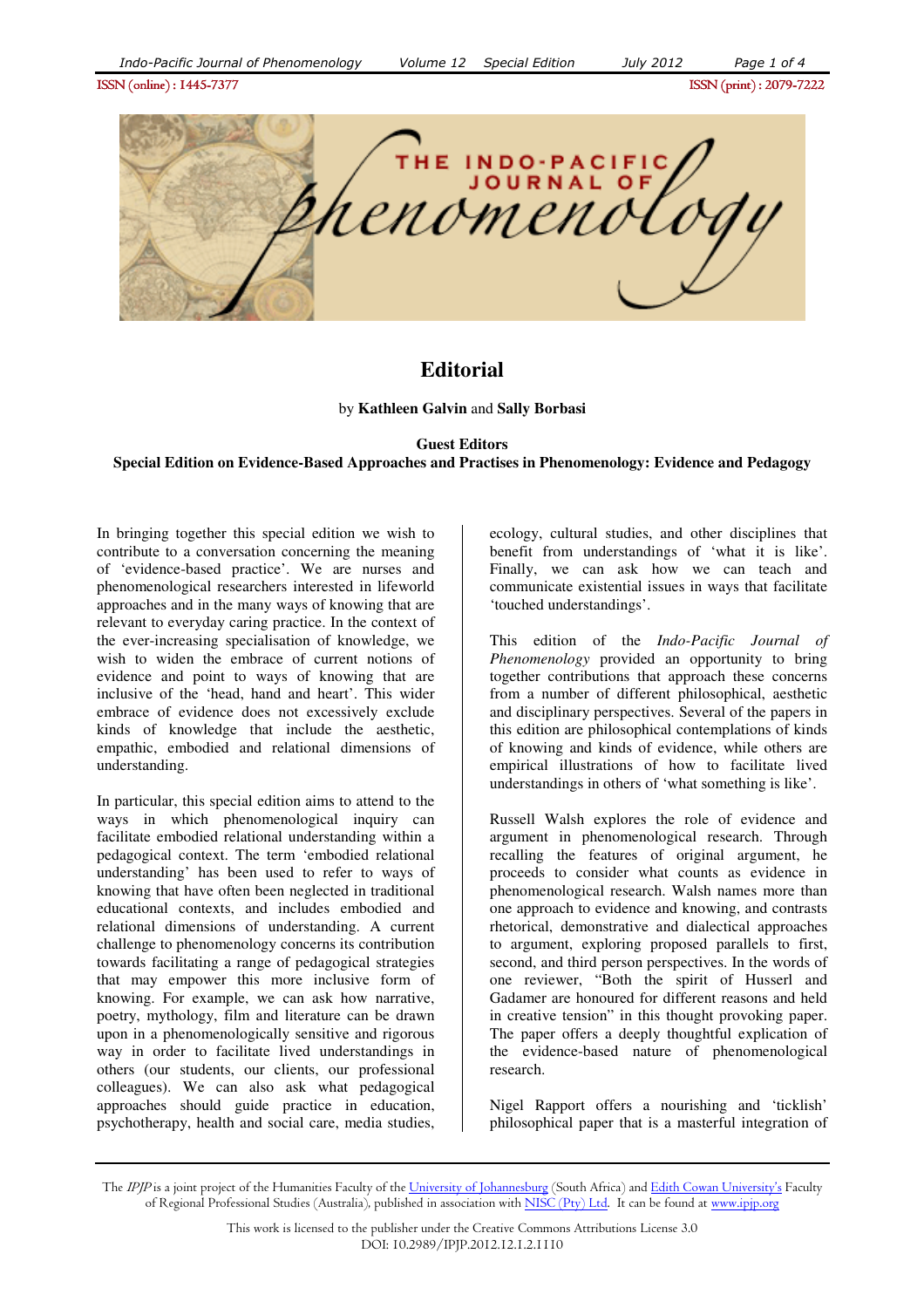literature, epistemology and concern for humankind. Based on Nietzsche, Rapport offers refreshed ground for the *IPJP* readership, providing a distinctive integrative discussion of science, individual existence and culture. In the first part of his article, Rapport contemplates the ways in which 'shy' and 'ticklish' truths can be made part of (his) human experience and offers twelve 'truths' of the moment': The constant movement of the world and its contents; the fullness of each moment; the ontogenic nature of experience; the uniqueness of things; the mystery of things; the ambiguity of symbols; the parochialism of habit; the recourse of myopia; the recourse of the banal; the ethics of partiality; the norm of personality; and the complexity of reality. In the second part of the article these truths are considered in the context of modes of human knowing, both scientific and artistic. We are reminded metaphorically of the importance of 'the flower' and the 'roots' of the world, the complexity of fleeting glimpses of a world that we experience as unique individuals here in this moment. At the heart of his paper is a more nuanced call for 'respect', an openness to the 'ticklish', a 'subtle evidencing' and 'appreciation' that sets a tone for a wider view of evidence-based practice. In our view, this is a very refreshing approach for our field.

Linda Finlay contributes an excellent phenomenological account of the pain she experienced following a devastating fall that severely damaged her shoulder. Finlay theorises the writing of her account to demonstrate the ways in which it is truly phenomenological rather than a piece of naive selfabsorption. Producing narrative of this quality takes skill. Finlay's rigorous multi-layered and reflexive process results in the production of a really useful piece of work that demonstrate what makes good autobiographical phenomenology while at the same time providing powerful insight into the lived experience of pain. To quote one of the reviewers of this text:

The 'tour de force' of this paper is the decanting of raw, lived experience, the retrospective analysis from life-world themes and the subsequent enrichment of the firstperson narrative that is brought to life vividly through words which follow an earlier stated objective – 'to speak to the imagination, heart and soul':

- The author interrogates herself "What does this mean? Can I endure this another minute, hour, day, week, month, year, years?
- Re-viewing her experience through multisensory cues which tease out the visceral texture she writes of 'screeching-sheering, red-black pain'.
- Grappling with body-world disunity she

### observes – '…slowly, I returned to life.'

Furthermore, the act of writing is placed centre-stage. Non-professional engagement in the creative 'ebb and flow' of the arts is proposed yet the author also acknowledges the inevitable struggle to move beyond traumatic, embodied memory triggered by this reflexive enquiry. It is to be hoped that this creative template and process will inspire others to commit to provide educationalists and clinicians alike with the invaluable resource of first-person life-writing through which to deepen our knowledge and understanding.

In their article, Ulrica Hörberg and Lise-Lotte Ozolins draw on the writings of Merleau-Ponty in the context of using film as pedagogy in caring science. Their study explores how watching films that illustrate human existential conditions, health and suffering can bolster reflection and understanding in students studying nursing. Data analysed through a reflective life world approach generated a number of themes suggesting a transformation in students' thinking following exposure and follow-up support. The authors' findings call for educators to adopt lifeworld portrayals as a powerful medium for student development and produce several strategies for structuring optimal learning support.

Moving from film to literary fiction, Jennifer Schulz advocates literature as a vehicle of, and for evoking, immediate experience. She suggests that literary fiction provides a window into the human condition. Drawing on her own reflections of initially being a psychotherapist and now a literary teacher in pursuit of better understanding of the meaning and lived experience of neuroses, she explores the dialectical relationship between these two fields. Using firsthand accounts of leading reading literature classes in psychology, Schulz introduces the notion of the lived experience of reading literary texts, which she describes as 'evocation'. In describing the impact of evocation on her own practice, Schulz gives voice to the experiences of reading literature as well as of sitting with clients, and through this she goes on to contemplate the ways in which these quite different experiences can inform each other.

Mical Sikkema writes a compelling piece on the power of meeting 'heart to heart'. Drawing on the work of Buber and Gendlin in addition to fictive narrative philosophy, and through descriptions of moments in her life that have 'touched' her, the author explores the nature of meeting 'heart to heart' and of 'being in the moment' to articulate the centrality of love in 'transformative' moments of life. In addition to skilfully arguing her use of the word love to illustrate the phenomenon, Sikkema's rich

The *IPJP* is a joint project of the Humanities Faculty of the <u>University of Johannesburg</u> (South Africa) and <u>Edith Cowan University's</u> Faculty of Regional Professional Studies (Australia), published in association with <u>NISC (Pty) Ltd</u>. It can be found at <u>www.ipjp.org</u>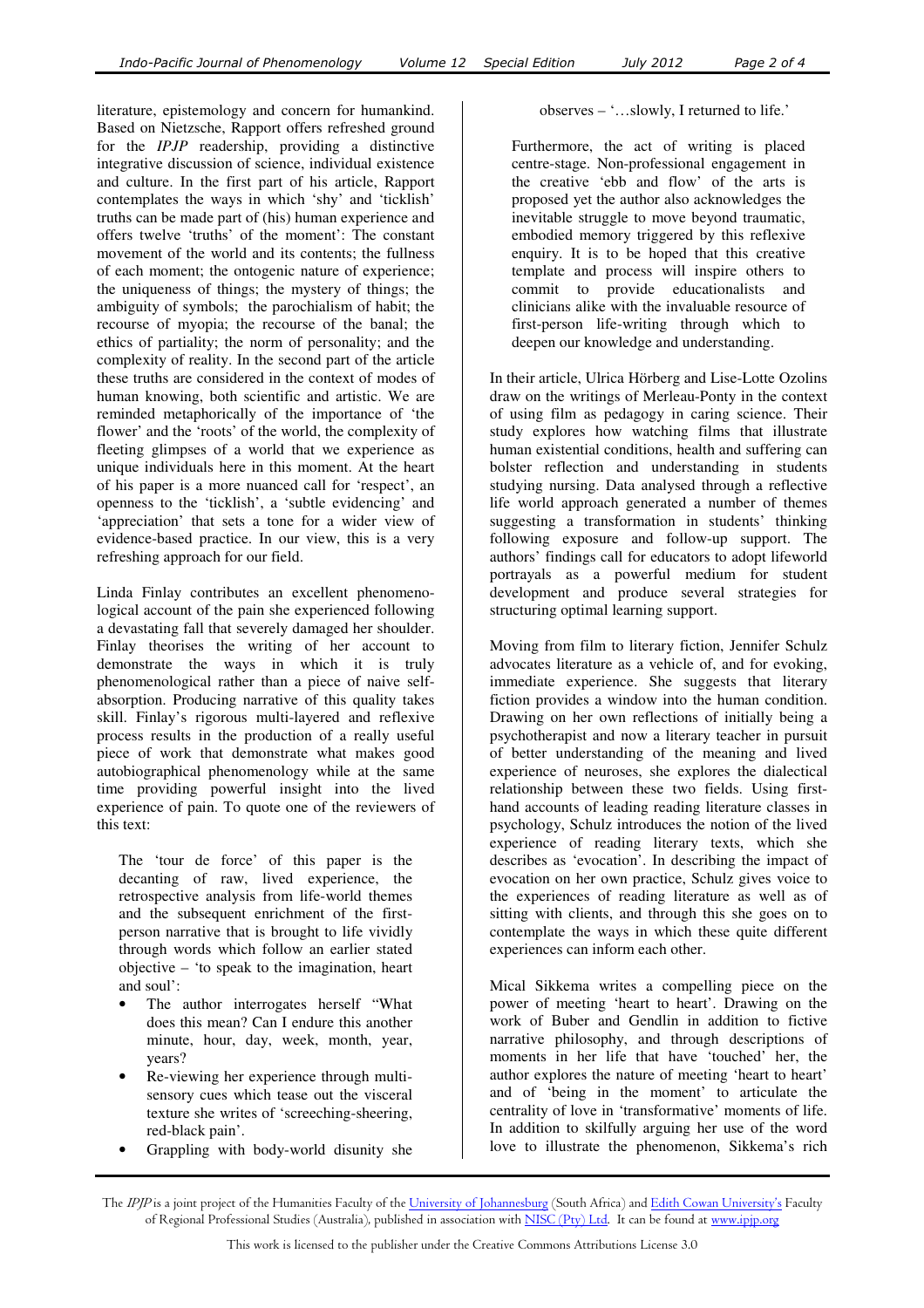descriptions of deep encounter and authentic meeting clearly demonstrate their transformative power in a world in which such moments are rare. Through carefully considered insight and scholarship the author has succeeded in writing a lived experience text that has powerful pedagogical potential in psychotherapy and related disciplines.

Kate Galvin and Les Todres's article describes how poetry and phenomenological research can come together to increase shared understanding of human phenomena through an attempt 'to awaken presences'. They consider how embodied or palpable knowing is particularly important in facilitating shared understandings by reflecting on a process where participants engaged in co-operative poetry writing through Renga (Japanese interactive writing). The paper draws out the epistemological implications of phenomenology as embodied knowing and sharing, and makes a case for a definition of evidence that is intimately intertwined with first and second person perspectives.

Kevin Krycka invites readers to consider the role that embodied intelligence can play in social change; he focuses on new ways of speaking about embodied processes, what he calls 'peacebuilding from the inside'. Using Gendlin's process model, Krycka clearly articulates the distinctiveness of change where 'bodily recognition' has a different form and function than 'a change of mind' and makes a case for a different mode of knowing necessary to successfully contribute to a just and sustainable world. He calls our attention to phenomenologically oriented understandings of social change that begin in the lived body and that are not bounded by structure. 'Peacebuilding' here comprises an inward space and is a seamless process, referencing the lived body and leaning forward into sociality. The body is not an instrument but 'an instance of the in-dwelling and becoming processes involved in thinking and behaving'. As such, embodied 'change from the inside' is highly generative and holds an important place in the realm of evidence–based practice.

Using philosophy and poetry, Finn Hansen offers a deep consideration of the distinction and relationship between poetic dwelling and philosophical 'Socratic' wonder. His paper is written in an enquiring spirit that controversially challenges the phenomenological community. Finn's draws upon Socrates, Heidegger, Gadamer and Kierkegaard, and offers philosophical<br>consideration of wonder as distinct from consideration of wonder as distinct investigation. He points to a kind of philosophical openness, a felt practice or a presence of something, and further argues that this presence cannot be apprehended directly through research methods. He also particularly expresses concern about a research vocabulary that is 'loaded with psychological language'. Hansen contends that it is through the concrete lived experience of 'doing Socratic dialogue' that we will hear that poetic dwelling and Socratic wonder are not the same. Poetic dwelling helps us to resonate with being, but Socratic Wonder helps us to find our response to this calling.

This edition of the *IPJP* contains a coherent and novel collection of papers that contribute to a wider view of evidence that hopefully offers a movement towards the 're-enchantment' of knowledge. It is our hope that this special edition stimulates and adds weight to the debate concerning the role that aesthetic, embodied and shared understandings may have in generating, using and learning from evidence that begins in the life world. In addition (so as to not create an ending but a beginning), this journey and these life worlds hold up innovative ways of pressing into the world. The *IPJP* and the Editor-in-Chief, Chris Stones, have given us an opportunity to exchange in alternative conceptualizations and practices of research in early childhood education. We thank them from the depths of our hearts and minds. Re-searching the phenomenon, the experience, the situated meaning takes us into an unconventional paradigm; one we hope to engage, enact, interrogate, and challenge to grow rhizomatically.

### **Referencing Format**

Galvin, K., & Borbasi, S. (2012). Guest Editorial. Evidence-based approaches and practices in phenomenology: Evidence and pedagogy. *Indo-Pacific Journal of Phenomenology*, 12 (Special Edition, July: *Evidence-Based Approaches and Practises in Phenomenology*), 4 pp. doi: 10.2989/IPJP.2012.12.1.2.1110

The *IPJP* is a joint project of the Humanities Faculty of the <u>University of Johannesburg</u> (South Africa) and <u>Edith Cowan University's</u> Faculty of Regional Professional Studies (Australia), published in association with <u>NISC (Pty) Ltd</u>. It can be found at <u>www.ipjp.org</u>